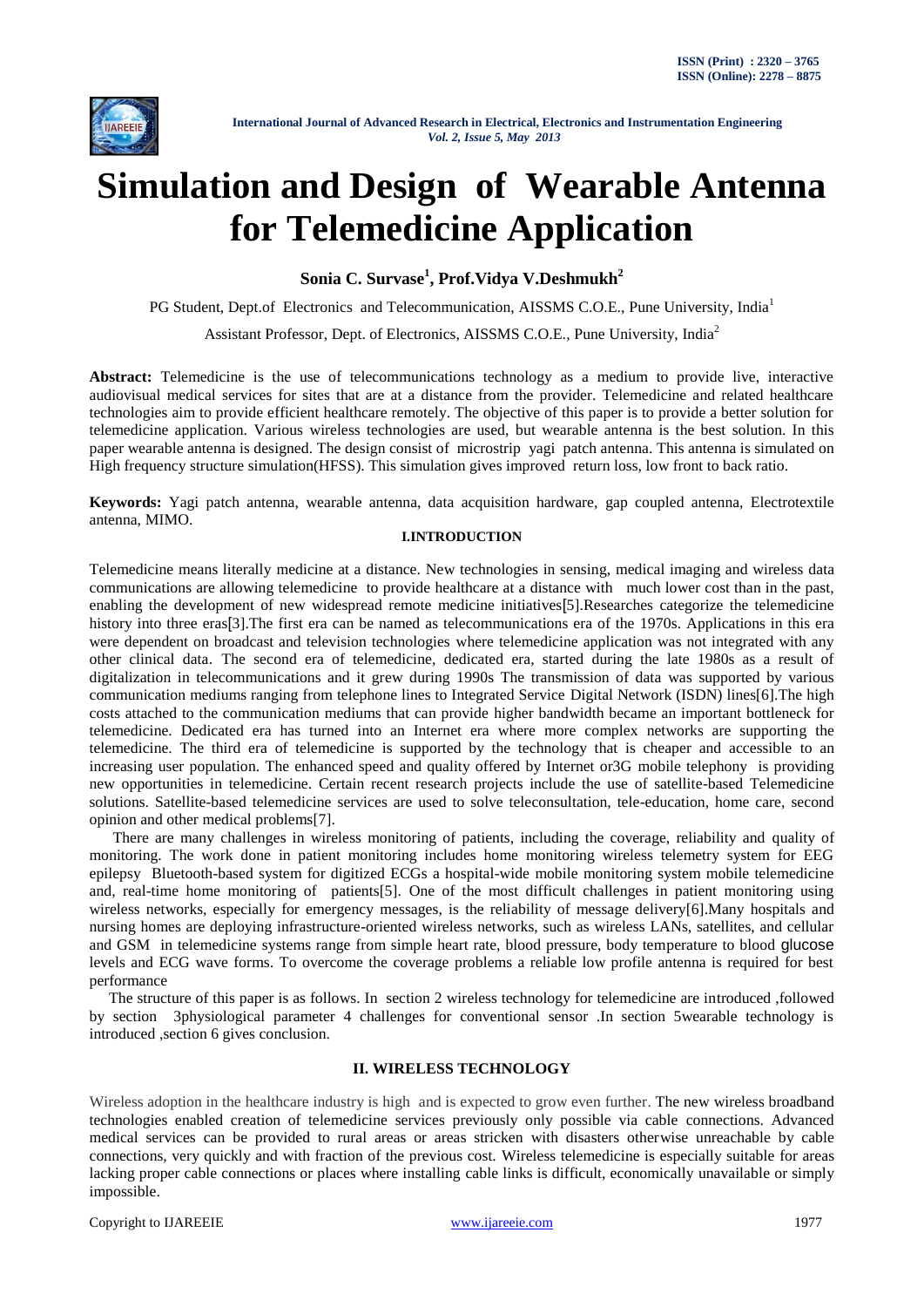

## Following table shows overview of different technologies for telemedicine.

| Table1. Different wireless technologies for telemedicine |                     |                         |                    |  |  |  |  |
|----------------------------------------------------------|---------------------|-------------------------|--------------------|--|--|--|--|
| Type                                                     | Sub-type            | Frequency band          | Data transfer rate |  |  |  |  |
|                                                          |                     |                         |                    |  |  |  |  |
| <b>GSM</b>                                               | GSM-900             | 900MHZ                  | 9.6-43.3 kbps      |  |  |  |  |
|                                                          | GSM-1800            | 1800MHZ                 | 9.6-43.3 kbps      |  |  |  |  |
|                                                          | GSM-1900            | 1900MHZ                 | 9.6-43.3 kbps      |  |  |  |  |
| <b>GPRS</b>                                              | <b>GPRS</b>         | 900/1800/1900MHZ        | 171.2kbps          |  |  |  |  |
| Wireless LAN                                             | IEEE 802.11a        | 5GHz                    | 20Mbps             |  |  |  |  |
|                                                          | <b>IEEE 802.11b</b> | 2.4GHz                  | 11Mbps             |  |  |  |  |
|                                                          | Hiperlan1           | 5GHz                    | 20Mbps             |  |  |  |  |
|                                                          | Hiperlan2           | 5GHz                    | 54Mbps             |  |  |  |  |
|                                                          | Bluetooth           | 2.4GHz                  | 723.2Mbps          |  |  |  |  |
| Satellite                                                | <b>ICO</b>          | C,S band                | 2.4kbps            |  |  |  |  |
|                                                          | Globalstar          | L,S,C band              | 7.2kbps            |  |  |  |  |
|                                                          | Iridium             | L, Ka band              | 2.4kbps            |  |  |  |  |
|                                                          | Cyberstar           | Ku, Ka band             | 400kbps-30Mbps     |  |  |  |  |
|                                                          | Celestri            | Ka band<br>and 40-50GHz | 155Mbps            |  |  |  |  |
|                                                          | Teledesic           | Ka band                 | 16kbps-64Mbps      |  |  |  |  |
|                                                          | Skybridge           | Ku band                 | 16kbps-2Mbps       |  |  |  |  |

# **III.PHYSIOLOGICAL PARAMETER**

The physiological parameters that are monitored are Electrocardiogram (ECG), heart rate derived from ECG signals by determining the R-R intervals, blood pressure, body temperature, Galvanic Skin Response (GSR), Oxygen saturation in blood (SaO2), respiratory rate, Electromyogram (EMG), Electroencephalogram (EEG) and three axis movement of the subject measured using an accelerometer[12].

#### **IV.CHALLANGES**

The conventional physiological monitoring system used in hospitals cannot be used for wearable physiological monitoring applications due to the following reasons .

- The conventional physiological monitoring systems are bulky to be used for wearable monitoring.
- The gels used in the electrodes dry out when used over a period of time, which lead to increase in the contact resistance and thereby degrading the signal quality.
- The gels used in the electrodes cause irritations and rashes when used for longer durations.

.•The sensors used in conventional monitoring systems are bulky and are not comfortable to wear for longer durations[3].

To overcome the above problems associated with the conventional physiological monitoring there is a need to develop sensors for wearable monitoring and integrate them into the fabric of wearer and continuously monitor the physiological parameters.

## **V.WEARABLE TECHNOLOGY**

## *A. Wearable monitoring system*

Wearable physiological monitoring system

consists of an array of sensors embedded into the fabric of the wearer to continuously monitor the physiological parameters and transmit wireless to a remote monitoring station. In the conventional wearable physiological monitoring system, the sensors are integrated at specific locations on the vest and are interconnected to the wearable data acquisition hardware by wires woven into the fabric.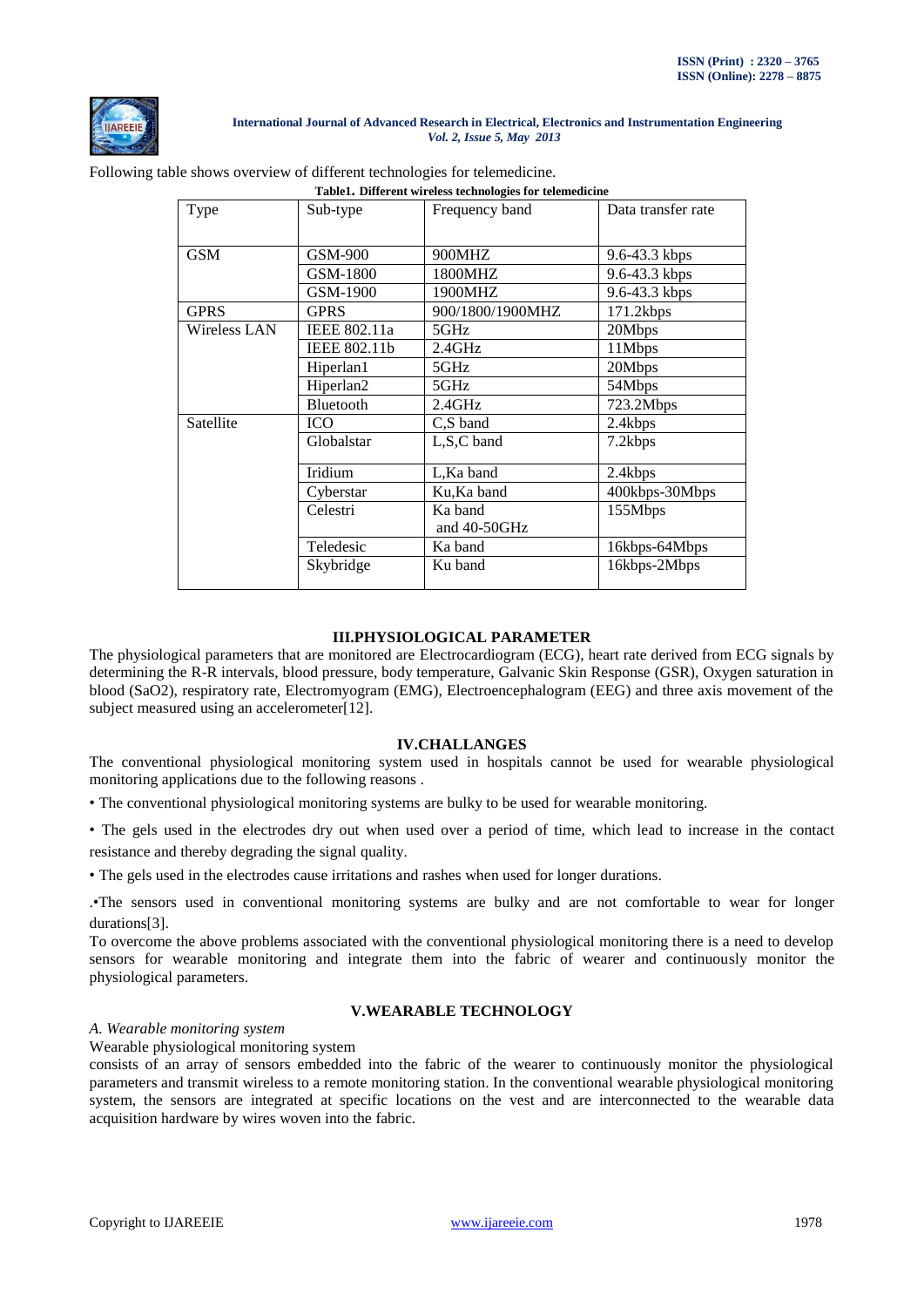



Fig1.Overall architecture of the wireless sensor network based wearable physiological monitoring system.

The drawback in sensor system is that the cables woven in the fabric pickup noise such as power line interference and signals from nearby radiating sources and thereby corrupting the physiological signals. Also repositioning the sensors in the fabric is difficult once integrated[8].Number of sensors integrated into the fabric form a network (Personal Area Network) and interacts with the human system to acquire and transmit the physiological data to a wearable data acquisition system.

#### *B.Wearable antennas*

The health parameters that may be transmitted wirelessly to remote stations (off body mode) in telemedicine systems.In addition to off body applications, on body mode is also necessary for communication between sensors devices located on or within the patient's body[6].Therefore a reliable low profile antenna is required for best performance. Various types and design approaches of wearable antennas are being proposed including: Electro-textile, microstrip patches , buttons antennas, wearable MIMO systems, or hybrid systems based on one or more of such designs .wearable antennas are required to be small size, lightweight, but robust at the same time[1]. They also have to be comfortable and conformal to the body shape, yet they must maintain high performance in terms of reliability and efficiency. Electro textile based antennas seem to be a low profile low profile solution for wearable application; however, they are more prone to discontinuities in substrate material, fluids absorption, bending, twisting, and compression . Furthermore, microstrip button antennas offer favorable characteristics such as lower profile construction, low cost, ease of fabrication, capability of integration with clothing.

 The wearable antenna for telemedicine has proven to be better option for patient monitoring. Such antenna with specified parameter as can be simulated on antenna software such as CADFEKO, HFSS, CST Microwave studio , and then fabricated. Depending on the comparative study of result the antenna can be fabricated for optimum result.In this paper wearable yagi antenna for two different design is designed

### **VI.CIRCULAR YAGI PATCH ANTENNA**

#### *A. Design model*

First proposed design for wearable antenna is circular yagi patch antenna.In this design the shape of substrate is circular. Following fig 3.Shows the design model for circular patch yagi antenna.



#### *B.Antenna parameters*

Following table gives the specification for antenna parameter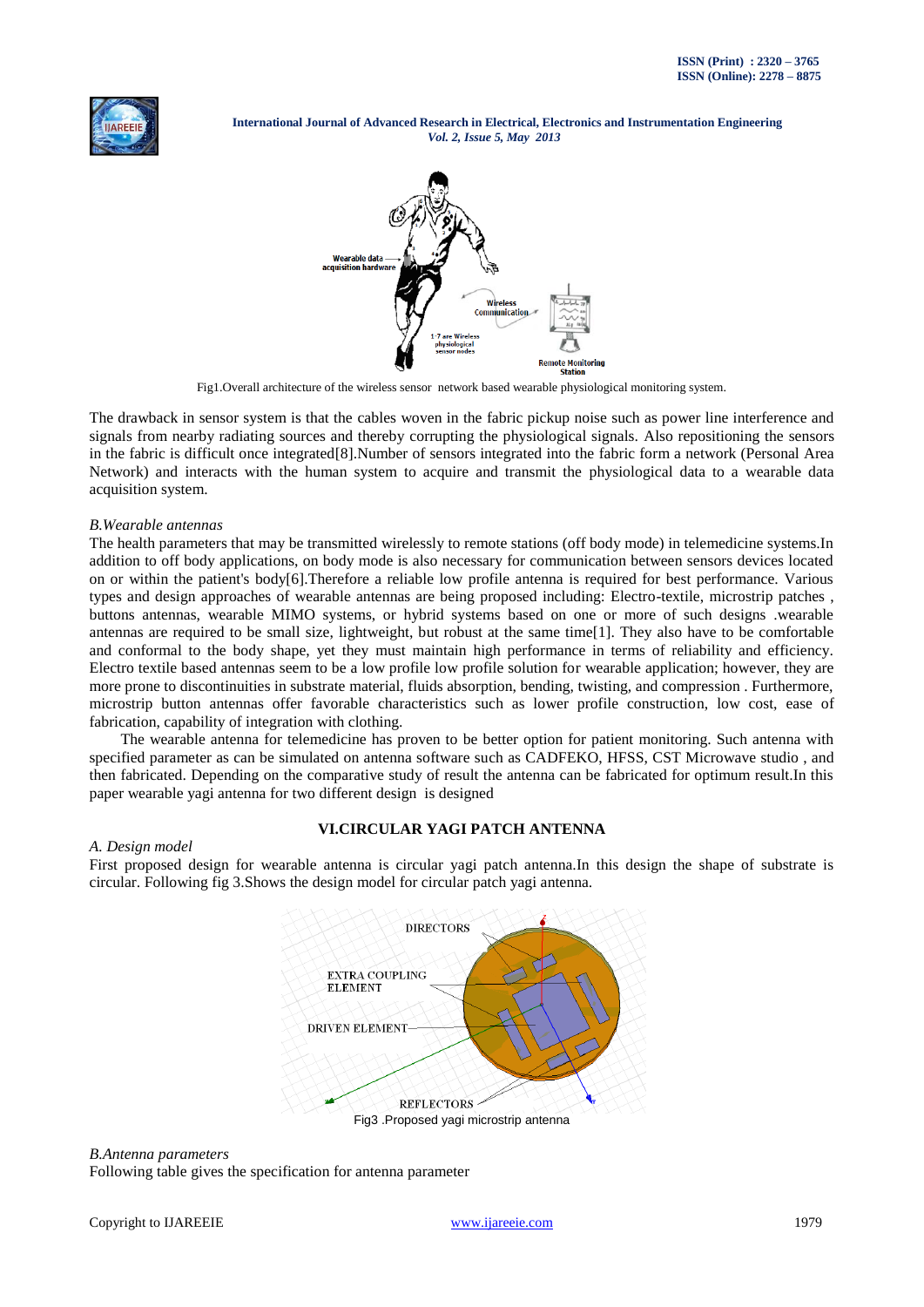

| Sr.no                    | Parameter                 | Value             |
|--------------------------|---------------------------|-------------------|
|                          | Operating freq            | 2.45GHz           |
| $\overline{2}$           | Dielectric const          | 4.4               |
| 3                        | Substrate thickness       | $0.85$ mm         |
| 4                        | Substrate radius          | 36mm              |
| $\overline{\phantom{0}}$ | Ground radius             | 36mm              |
| 6                        | Ground thickness          | 0.5 <sub>mm</sub> |
| 7                        | Driven element dimension  | 30mmX25mm         |
| 8                        | Director dimension        | 10mm X5mm         |
| 9                        | Reflector dimension       | 10mmX5mm          |
| 10                       | Extra coupling ele. Dime. | 25mmX5mm          |

#### Table 2 Antenna parameter specifications

## *C.RESULTS*

The prosposed antenna on HFSS have given the results as follows

## *1. S11 return loss*

Fig 4 shows the S11 plot for the proposed antenna which indicates that the antenna gives improved result as compared to previous one.It gives -24dB return loss.



## *2. Gain*

Fig 5 gives the antenna gain 2 dB which is less and that should be improved.

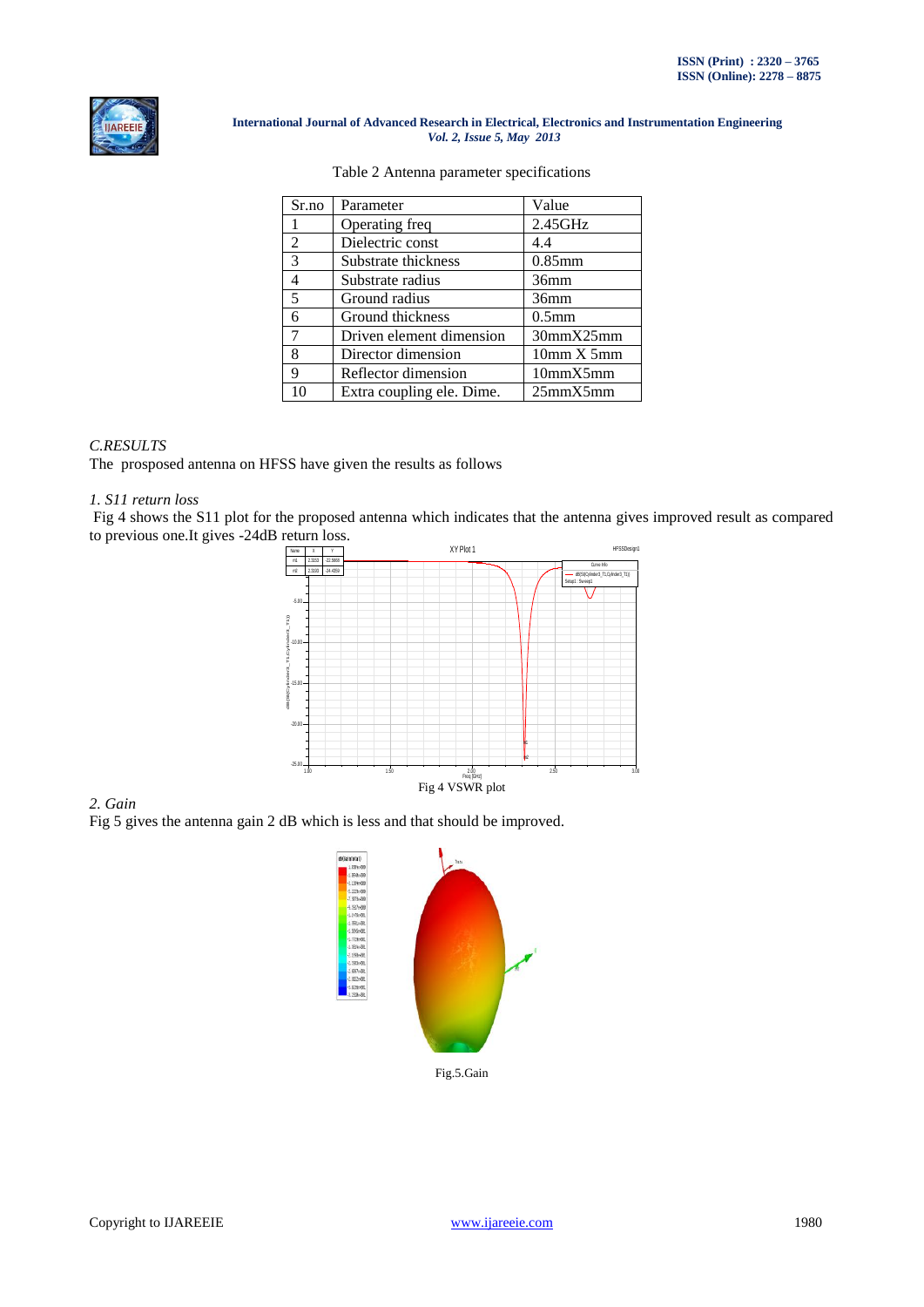

*3.Radiation pattern*



#### Fig.6 Radiation pattern

From the plot of radition pattern it is proven that as we get main lobe larger than back lobe ,the front radiation are larger and low F/B ratio.

# **VII.RECTANGULAR PATCH ANTENNA**

First proposed design for wearable antenna is circular yagi patch antenna.In this design the shape of substrate is circular. Following fig 3. Shows the design model for circular patch yagi antenna

*A. Design model*



Fig7 Rectangular yagi patch antenna

#### *B.S11 parameter*

Fig 8shows the S11 plot for the proposed antenna. This plot indicates that the antenna gives improved result as compared to previous one.It gives -24dB return loss.

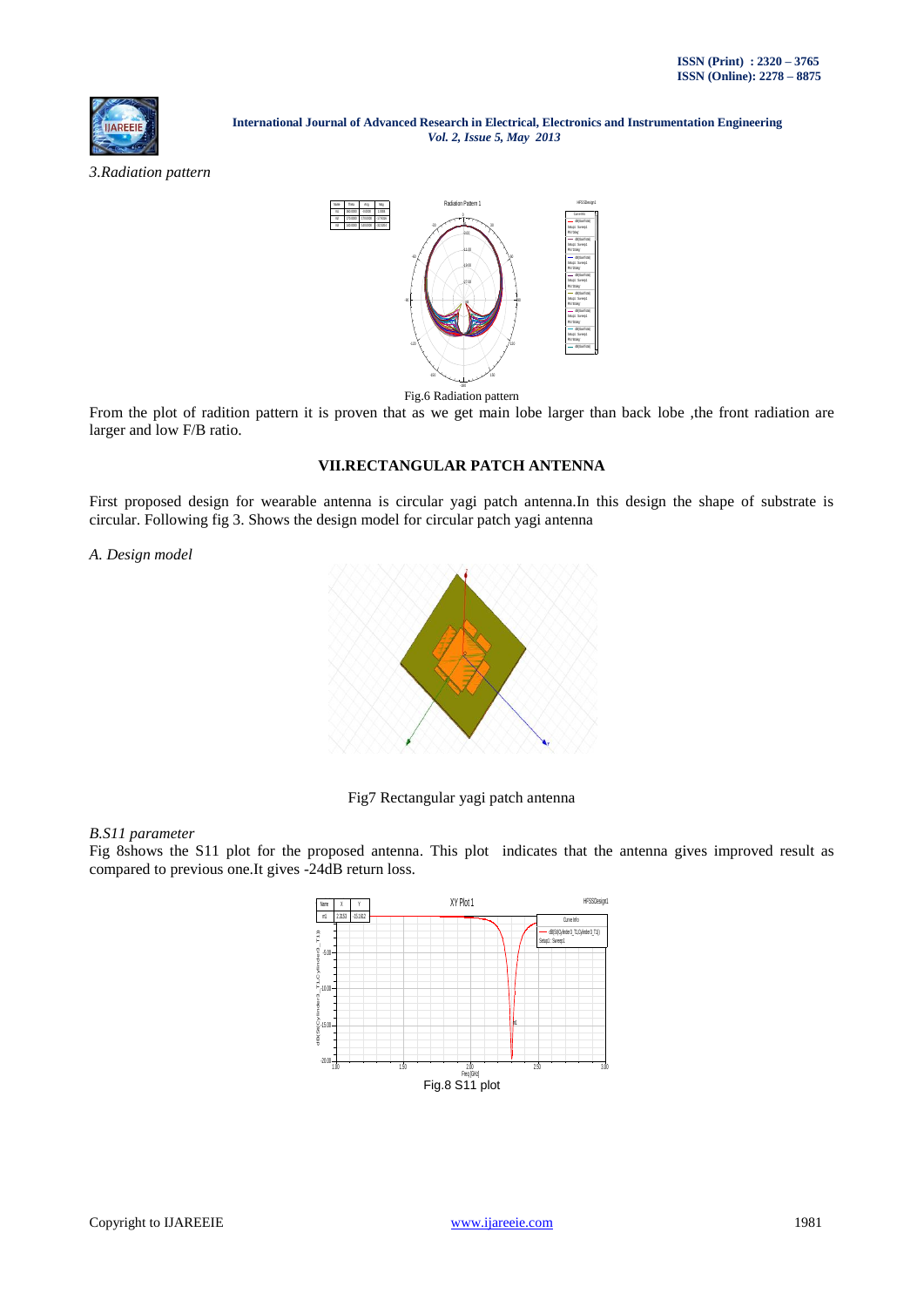

*C.Radiation pattern*



Fig 9 Radiation pattern

Fig.9 shows the plot of radiation pattern.In rectangular patch antenna we get side lobe radiation dominating

*D.Gain*



Fig 10. Gain

Fig 10 gives the antenna gain 7.8dB which is good

## VIII. COMPARISON BETWEEN CIRCULAR AND RECTANGULAR DESIGN OF YAGI PATCH ANTENNA

Following table2 gives comparison of results of Rectangular and Circular patch antenna

Table2 Comparison of circular and Rectangular patch antenna

| Sr.<br>No. |      | Parameter   Circular yagi patch antenna | Rectangular yagi patch antenna |
|------------|------|-----------------------------------------|--------------------------------|
|            | Gain | 2 dB                                    | 7.8dB                          |
|            | S11  | $-24dB$                                 | $-15dB$                        |
|            | VSWR |                                         |                                |

From simulation result of circular and rectangular yagi patch antenna it is clear that the performance parameter changes as change in geometry.

IX.COMPARISON OF SIMULATION ON DIFFERENT SOFTWARE

Following table gives comparison of result on different software

Table 3 Comparison of simulation on different software

| Sr. | Parameter       | <b>CST</b> | <b>HFSS</b> | <b>CADFEKO</b> |
|-----|-----------------|------------|-------------|----------------|
| No. |                 |            |             |                |
|     | Gain            | 6dB        | 9dB         | 8dB            |
|     | S <sub>11</sub> | $-24dB$    | $-19dB$     | 20dB           |
|     | VSWR            |            |             |                |

From above table it is clear that performance of antenna parameter vary with simulation software .HFSS gives the improved results.